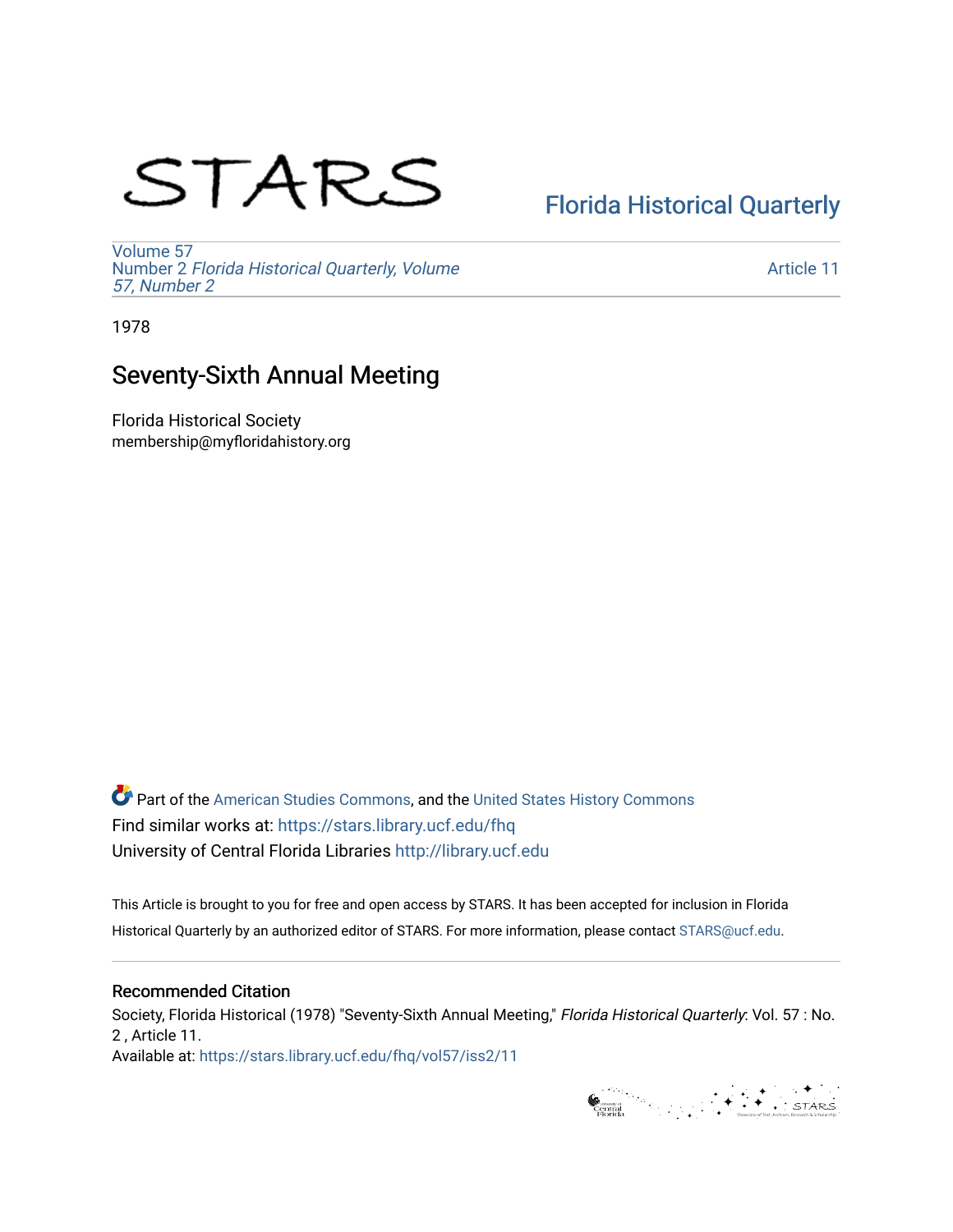SEVENTY-S IXTH ANNUAL MEETING 251

#### PROCEEDINGS OF THE SEVENTY-SIXTH MEETING OF THE FLORIDA HISTORICAL SOCIETY

1978

#### PROGRAM

Thursday, May 4

MEETING OF THE OFFICERS AND DIRECTORS Sheraton Inn, Madrid Room Pensacola  $8:00 \text{ P M}$ 

Friday, May 6

REGISTRATION: Lobby, Sheraton Inn, 8:00 A.M.

Morning Session *- Nineteenth-Century Political Encounters*

Chairperson: Charleton W. Tebeau, Professor Emeritus, *University of Miami*

"We Should Have Sent the Old Barbarian to the Hermitage: Joseph M. White, Anti-Jacksonian," Ernest F. Dibble, *University of Miami*

"John Willis Menard: Florida's Black Politician, Editor and Poet, 1871-1893," Bess Beatty, *Shorter College*

Commentator: Edward C. Williamson, *Auburn University*

Afternoon Session *- Women in Twentieth-Century Florida*

Chairperson: Arva Moore Parks, Coral Gables

"May Mann Jennings and the Art of Genteel Politics in Florida During the Progressive Era, 1900-1920," Linda Vance, *University of Florida*

"More Than Tea and Symphonies: Florida Women in the 1920s and 1930s," James R. McGovern, *University of West Florida*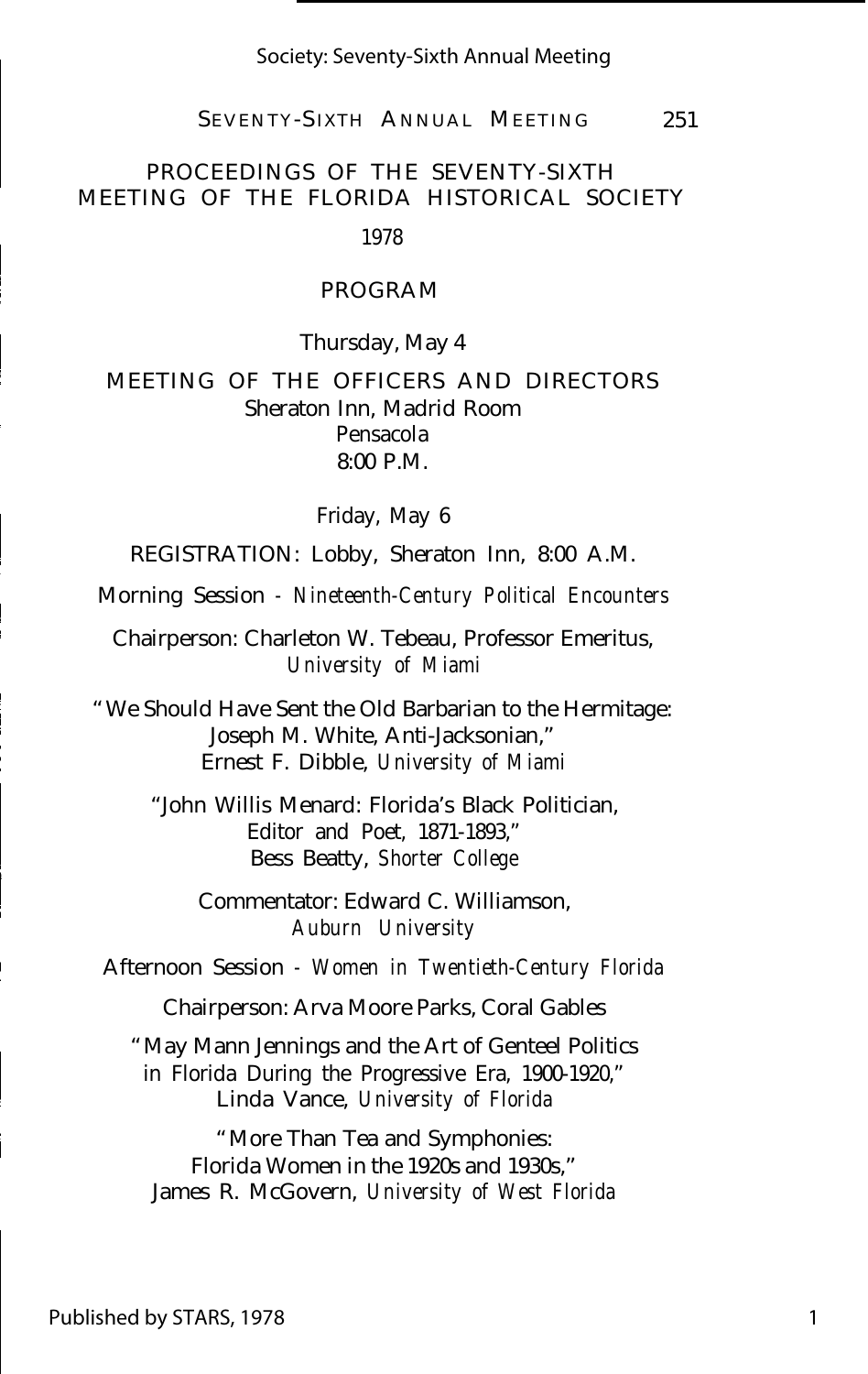252 FLORIDA HISTORICAL QUARTERLY

Commentator: Jean C. Hales, *Florida State University*

Evening Session-Receptions

Dorothy Walton House, 221 East Zaragosa Street Pensacola Historical Museum in Old Christ Church, 405 South Adams Street West Florida Museum of History, 200-201 East Zaragosa Street 5:00-6:30 P.M.

Saturday, May 6

Morning Session - *Spain in the Floridas*

Chairperson: William M. Goza, Madison

"Spanish Espionage in the British Floridas, 1763-1775," Light T. Cummins, *Abraham Baldwin Agricultural College*

"Spain's Recapture of Fort San Marcos de Apalachee in 1800," Jack D. L. Holmes, *University of Alabama at Birmingham*

"John Forbes & Co. and the War of 1812 in the Spanish Floridas," William S. Coker, *University of West Florida*

> Luncheon and Business Meeting Mustin Beach Officer's Club, Pensacola Naval Air Station 12:30 P.M.

Invocation: Rabbi N. William Schwartz Temple Beth-El, Pensacola

Chairperson: Dr. Thelma Peters, *President of the Society*

Business Meeting: Immediately following luncheon

Tour of Naval Aviation Museum, Fort Barrancas, and Fort Redoubt 2:15-5:15 P.M.

> Reception and Annual Banquet 6:30 P.M.

Chairperson: Dr. Thelma Peters

https://stars.library.ucf.edu/fhq/vol57/iss2/11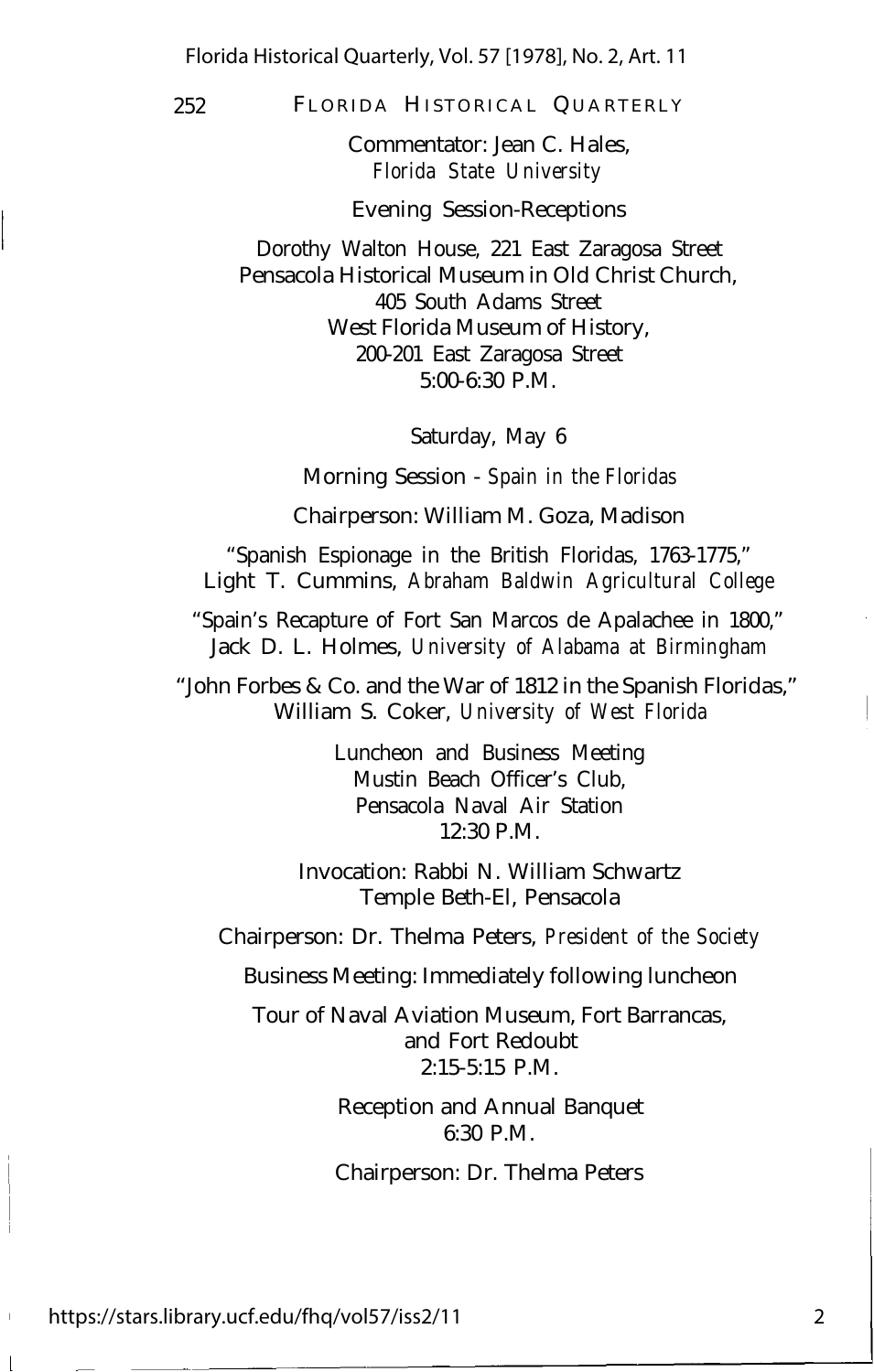253

SEVENTY-S IXTH ANNUAL MEETING

Invocation: Reverend Richard J. Bowles St. Michael's Catholic Church, Pensacola

Presentation of Awards

Arthur W. Thompson Memorial Prize in Florida History Presented by Samuel Proctor to Dr. Robert P. Ingalls *University of South Florida*

Rembert W. Patrick Memorial Book Award Presented by James W. Moody, Jr., to Dr. Eugene Lyon

Charlton W. Tebeau Junior Book Award Presented by Charlton W. Tebeau to Mrs. George Walton on behalf of the late Colonel George Walton

American Association for State and Local History Awards Presented by James W. Moody, Jr., to Marjory Stoneman Douglas, Coconut Grove Dr. Alfred Jackson Hanna, Winter Park

Dr. Harry A. Kersey, Jr., *Florida Atlantic University* WRUF Radio Center, *University of Florida*

Speaker: Marjory Stoneman Douglas Author and Conservationist Address: "My Sixty Years With Florida History"

#### MINUTES

President Thelma Peters called to order the meeting of the board of directors of the Florida Historical Society at 8:20 p.m. on Thursday, May 4, 1978, in the Madrid Room, Sheraton Inn, Pensacola, Florida. Present were Marian Godown, Janet Snyder Matthews, John K. Mahon, Harry A. Kersey, Jr., Peter D. Klingman, Arva Moore Parks, Marcia Kanner, William S. Coker, J. Leitch Wright, Jr., Chris LaRoche, O. C. Peterson, Robert W. Williams, Nancy Dobson, Samuel Proctor, Milton D. Jones, Linda V. Ellsworth, and Jerrell H. Shofner. Jay Dobkin and Margaret Burgess of the Society staff and Tom Greenhaw, editor of the Society's *Newsletter,* were also present. Sue Goldman, Herbert J. Doherty, Jr., and Frederic G. Winter were absent.

Mrs. Godown asked that the minutes from the board meeting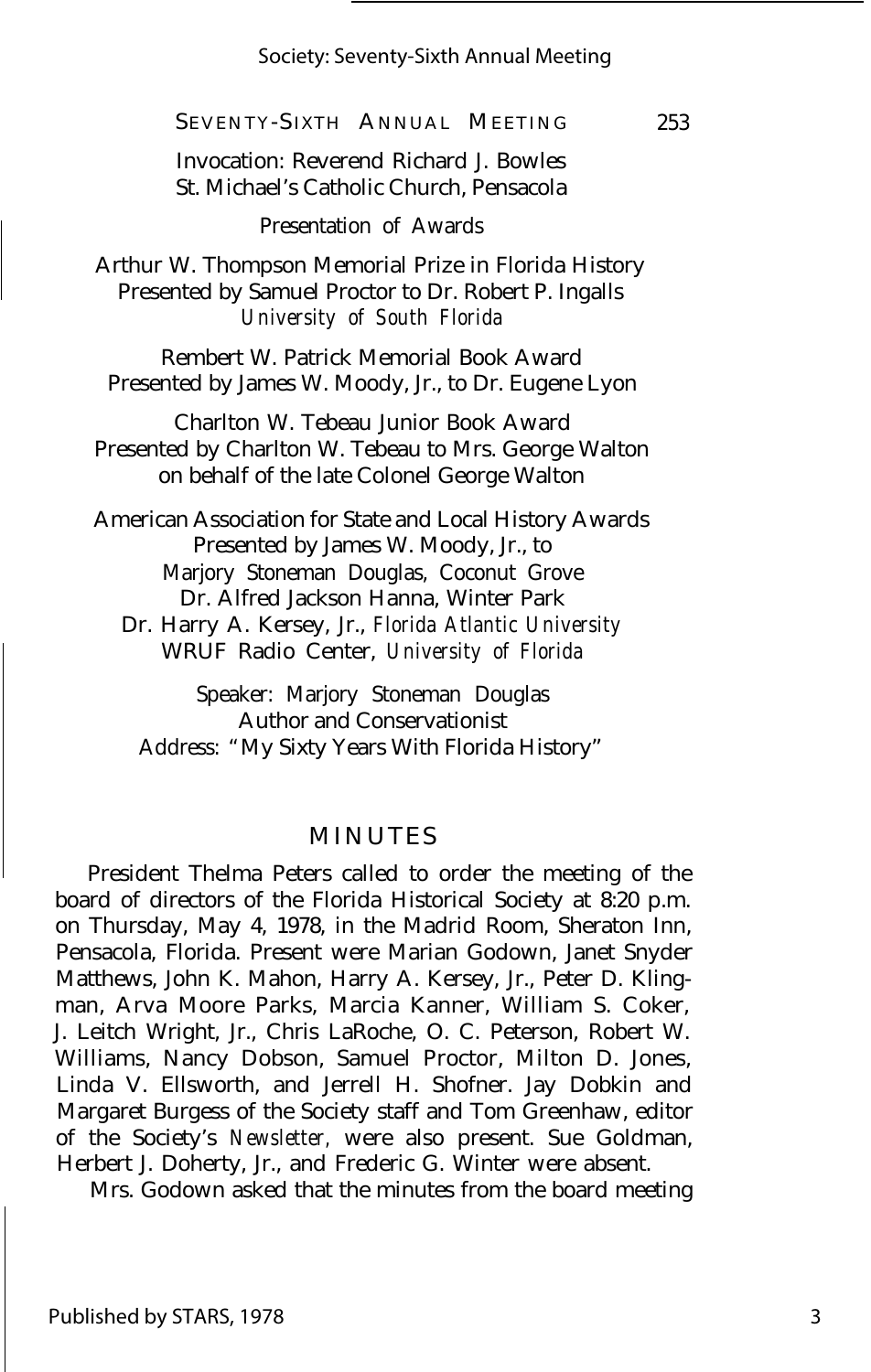254 FLORIDA HISTORICAL QUARTERLY

of December 10, 1977, which were published in the April 1978 number of the *Florida Historical Quarterly* (p. 548), be corrected to read:

Dr. Michael Gannon of the University of Florida served as judge, Marian Godown and Frederic G. Winter served as co-chairpersons, and the Fort Myers *News-Press* provided brass plaques. According to the executive director of the Florida Press Association, "the competition was a great success." Awards went to . . . .

The minutes were approved with these corrections.

Mr. Jay Dobkin, executive secretary, presented the financial report for the Society, showing a net worth of \$60,414.61 as of March 31, 1978. The value of back volumes of the *Florida Historical Quarterly* and copies of the *Quarterly Index* is not included in this figure. The report shows an increase of almost \$5,000 over last year. Mr. Dobkin reported that use of the Society's library collection has doubled in the past five years. The staff is beginning work on the Society's biographical files. The directors approved Dobkin's request for an additional \$500 to purchase new publications and to pay for binding. Dr. Proctor recommended that the staff prepare an estimate for purchasing all available Florida books in print not presently in the Society's collection. This report is to be presented to the board in December 1978.

The Society received during the fiscal year 1977-1978 books and gifts from the following: Dr. Frederick Eberson, Eula Mae Smith, Jay B. Dobkin, Marian Godown, Mrs. Q. G. Bruton, David E. Bailey, Glenn Dill, Lewis Bunker Rohrbaugh, Milton D. Jones, Ralph Potter, Donald Kemmerer, Moral Re-Armament, Inc., Lillian Wilson, Dr. Harold Myer, Fort Lauderdale Historical Society, McHenry County (Illinois) Historical Society, National Archives, University Presses of Florida, Florida Bicentennial Commission, Waukesha County (Wisconsin) Museum, and Jean Stephens. Louise Dahr Wark, William Patrick Vogtle, Marian Godown, and Jean DuBois contributed to the Father Jerome Fund. Thirty-two volumes and nineteen issues of various serials were added to the Society's holdings this past year, and fifteen books were purchased from the income from the Father Jerome Fund.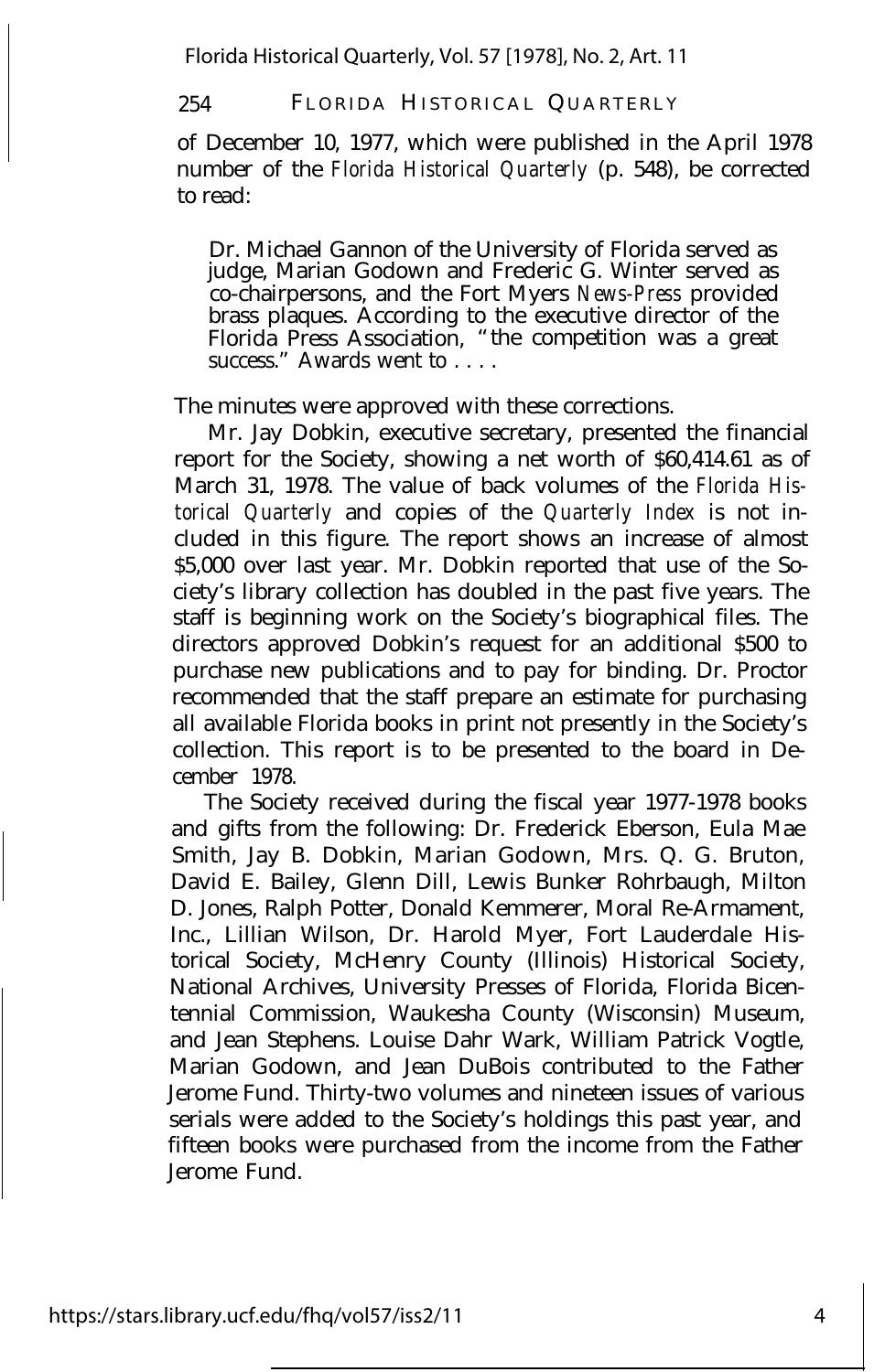#### SEVENTY-SIXTH ANNUAL MEETING 255

Dr. Proctor reported that the current volume of the *Florida Historical Quarterly* is one of the largest (576 pages) in its history and includes many photographs. A total of nineteen articles, sixty-three book reviews, book notes, history news, and an index was published. Dr. Proctor thanked his editorial board and his graduate assistants, Stephen Kerber and Donna Thomas, for their support and advice. Dr. Peters thanked Dr. Proctor for his fine work on the *Quarterly.*

The Confederation of Florida Historical Societies report showed that membership has increased from twelve to almost fifty in the past year. Thomas Greenhaw, editor, *The Florida History Newsletter,* noted that it will now be published three times a year and that it will continue as a six-page publication.

Dr. Coker announced that the first volume of the narrative history of the Panton-Leslie Papers should be ready for editing shortly, with publication projected for 1979. The microfilm edition is scheduled for 1980.

Copies of the *Index* are available for sale at the meeting, and Mrs. Burgess reported that copies of the *Index* are being ordered from her office.

Membership for the society decreased from 1,745 to 1,715 during the past year. Dr. Wright, acting membership chairman, reported that Nancy Dobson, Arva Parks, Janet Matthews, and O. C. Peterson will act as district membership coordinators. Each coordinator will seek volunteers in his or her district to help with the job of locating new members and in contacting high schools to urge them to subscribe to the *Quarterly.* Dr. Peters asked Dr. Wright to make an appeal for volunteers at the business meeting on May 6.

Robert Williams gave a report on efforts to save the Historic Capitol in Tallahassee. Nancy Dobson furnished additional information.

Dr. Proctor recommended that the amount awarded for the Rembert W. Patrick, Arthur W. Thompson, and Charlton W. Tebeau awards be increased from \$100 to \$150 annually. The motion was approved.

The 1979 annual meeting will be held in West Palm Beach, and in 1980 in Winter Park. An invitation was received from Clearwater to hold the 1981 meeting there, and this was approved by the board.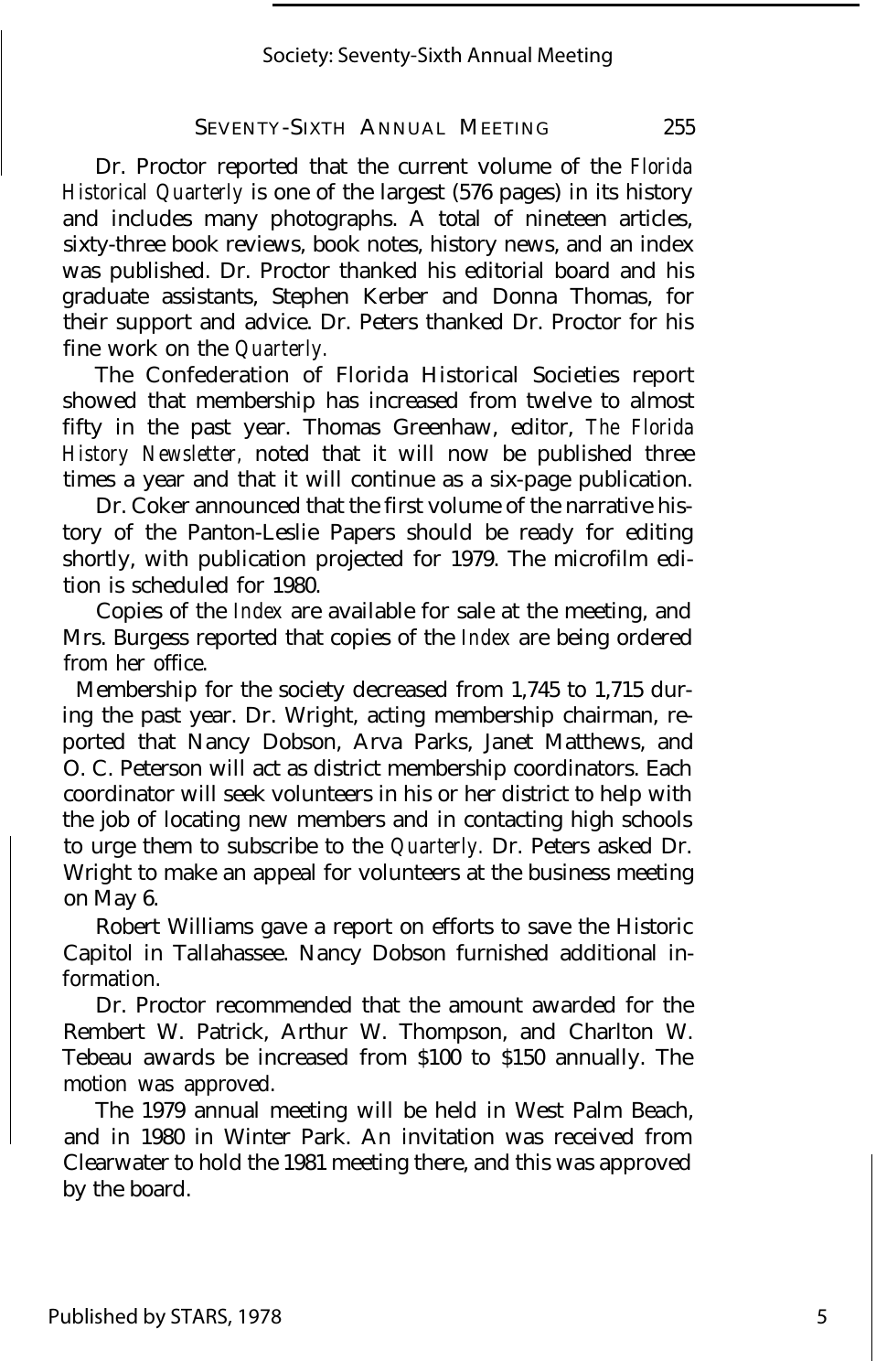The nominating committee for 1978-1979, which will make its report in May 1978, will include Nancy Dobson, Tallahassee; Marcia Kanner, Coral Gables; William Goza, Clearwater; William Adams, St. Augustine; and George Pearce, Pensacola.

Dr. Peters read a letter concerning a historical marker on Indian Mound in Pompano Beach. The request for information was referred to Dr. Shofner.

Dr. Peters thanked retiring board members Arva Moore Parks, Marian Godown, Frederic Winter, Harry Kersey, and William Coker for their assistance during their terms of office. She thanked the full board and all the officers for their help and support during her administration.

The meeting was adjourned at 10:40 p.m.

#### *Minutes of the Business Meeting*

The annual business meeting of the Florida Historical Society was called to order by President Thelma Peters at 1:15 p.m., May 6, 1978, in the ballroom of the Mustin Beach Officers' Club, Pensacola Naval Air Station, Pensacola, Florida. Approximately 100 people were present.

Jay Dobkin, executive secretary and librarian, gave the Society's financial report, which showed that as of March 31, 1978, there were cash assets of \$60,088.71, and fixed assets of \$326, for a total of \$60,414.71. He also announced the gifts to the Society's library. Dr. Proctor reported that the *Florida Historical Quarterly* is the largest in pages of any historical society publication in the Southeast. While the *Quarterly* has increased the number of published pages, the per-page cost has remained steady and Dr. Proctor expressed his thanks to E. O. Painter Printing Co., and particularly to Mr. Dick Johnston, for their continuing cooperation. He also thanked his editorial board: Herbert J. Doherty, Jr., University of Florida; Michael V. Gannon, University of Florida; John K. Mahon, University of Florida; Jerrell H. Shofner, Florida Technological University; Charlton W. Tebeau, University of Miami (Emeritus); and J. Leitch Wright, Jr., Florida State University. He thanked his editorial assistants, Stephen Kerber and Donna Thomas, and the P. K. Yonge Library of Florida History, University of Florida, for their cooperation and help.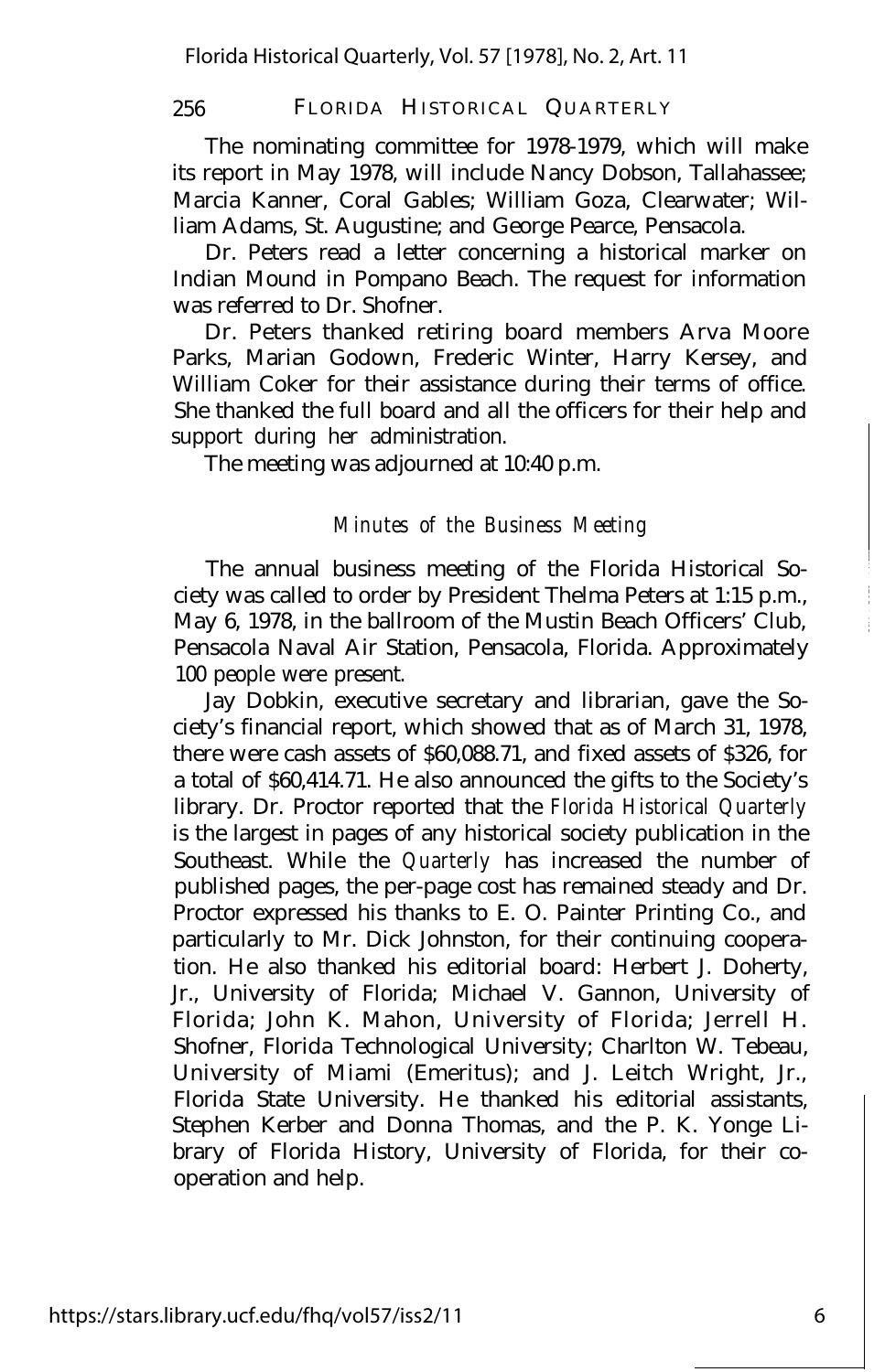Dr. Proctor announced that the following awards would be presented at the banquet:

- Arthur W. Thompson Award to Robert P. Ingalls, for his article, "The Tampa Flogging Case, Urban Vigilantism," which appeared in the *Florida Historical Quarterly* (July 1977). The award committee included Louis Perez, Jr., University of South Florida; James Ward, Jacksonville *Florida Times-Union;* and Lucius F. Ellsworth, University of West Florida.
- Rembert W. Patrick Award to Eugene Lyon for his *The Enterprise of Florida: Pedro Menendez de Aviles and the Spanish Conquest of 1565-1568,* published by the University of Florida Press with support from the Florida Bicentennial Commission. The selection committee included Peter D. Klingman, Daytona Beach Community College; J. Leitch Wright, Jr., Florida State University; and Dorothy Dodd, former Florida State Librarian.
- Charlton W. Tebeau Junior Book Award to the late George Walton for his book *Fearless and Free: The Seminole Indian War,* published by the Bobbs-Merrill Company. The selection committee was composed of Dena Snodgrass, Jacksonville; Henry B. Watson, Daytona Beach; and Overton C. Ganong, South Carolina Museum Commission, Columbia, South Carolina. Mrs. Walton of Statesboro, Georgia, will accept the award on behalf of her husband.

The following awards from the American Association for State and Local History will also be presented at the banquet: Awards of Merit to Alfred Jackson Hanna and Marjory Stoneman Douglas, and Certificates of Commendation to Harry Kersey and the Radio Center of the University of Florida.

Mr. William Goza on behalf of the Wentworth Foundation, Inc., presented a check for \$1,000 to be used for the *Florida Historical Quarterly.* In thanking Mr. Goza, Dr. Proctor presented him with a specially-bound first copy of the facsimile edition of Daniel G. Brinton's *A Guide-Book of Florida and the South,* published by the University of Florida Press. The introduction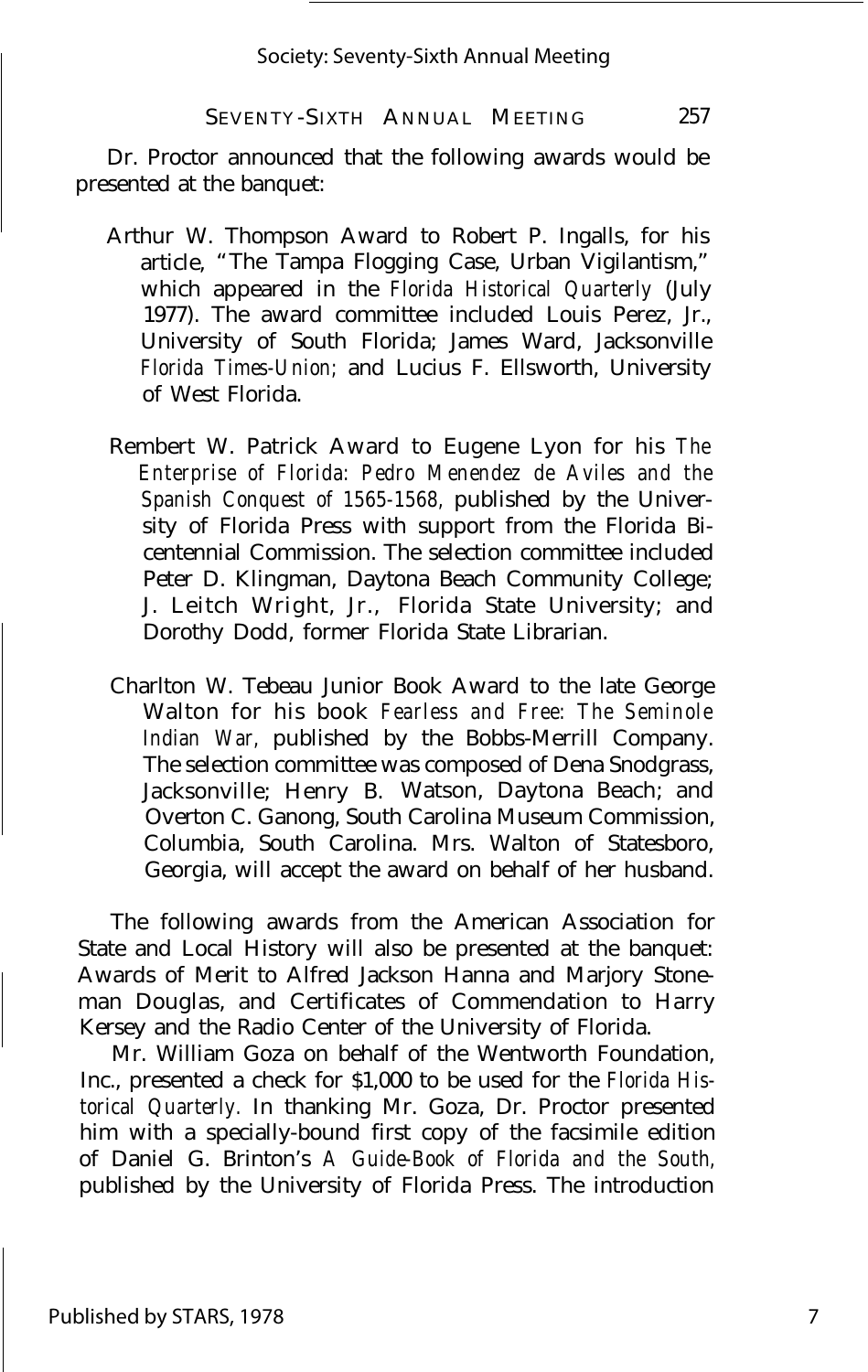258 FLORIDA HISTORICAL QUARTERLY

for the facsimile, one of the volumes in the Bicentennial Floridiana Facsimile Series, was written by Mr. Goza.

Dr. J. Leitch Wright, acting membership chairman, reported that the Society has 1,715 members. He asked for volunteers to assist district coordinators in recruiting new members for the Society.

Mrs. Nancy Dobson discussed efforts to save Florida's Historic Capitol. She urged members to contact their legislators and ask them "to save the Capitol with the dome," not the 1845 Capitol. She also informed members of the availability of records ("Save that Grand Old Lady on the Hill" and "Toby's Shoe Shine Stand") and Save-Florida's-Historic-Capitol tee-shirts.

The Confederation of Florida Historical Societies has fortyfive member organizations, according to the report of its chairperson, Elizabeth Ehrbar. Two successful workshops, one in Tallahassee and one in Pensacola, were held in 1978, and two others are planned, one in Clearwater in November 1978, and another in West Palm Beach at the time of the annual meeting. *The Florida History Newsletter,* edited by Dr. Thomas Greenhaw, will be published three times a year henceforth. The Confederation's executive committee for 1978-1979 will include: Dr. Robert C. Harris, chairman, Pinellas County Historical Museum; John Opdyke, Alachua County Historical Society; Norman Simons, Pensacola Historical Museum; Marjorie Patterson, Fort Lauderdale Historical Society, Fort Lauderdale; and Margaret Ann Lane, Division of Archives, History and Records Management, Department of State, Tallahassee.

Dr. Peters announced that the Society's 1979 annual meeting will be in West Palm Beach. The 1980 meeting will be in Winter Park, and the Society will meet in Clearwater in 1981. Program co-chairpersons for the 1979 meeting are Arva Moore Parks and John Hebron Moore.

The nominating committee, chaired by Milton D. Jones of Clearwater, presented the following slate for officers and directors:

President: Jerrell Shofner, Orlando

President-elect: John K. Mahon, Gainesville

Vice-president: Olive Peterson, Fort Pierce

Recording secretary: Linda V. Ellsworth, Pensacola

District 2: Hayes L. Kennedy, Clearwater, and Vernon Peeples, Punta Gorda, replacing Frederic Winter of Naples and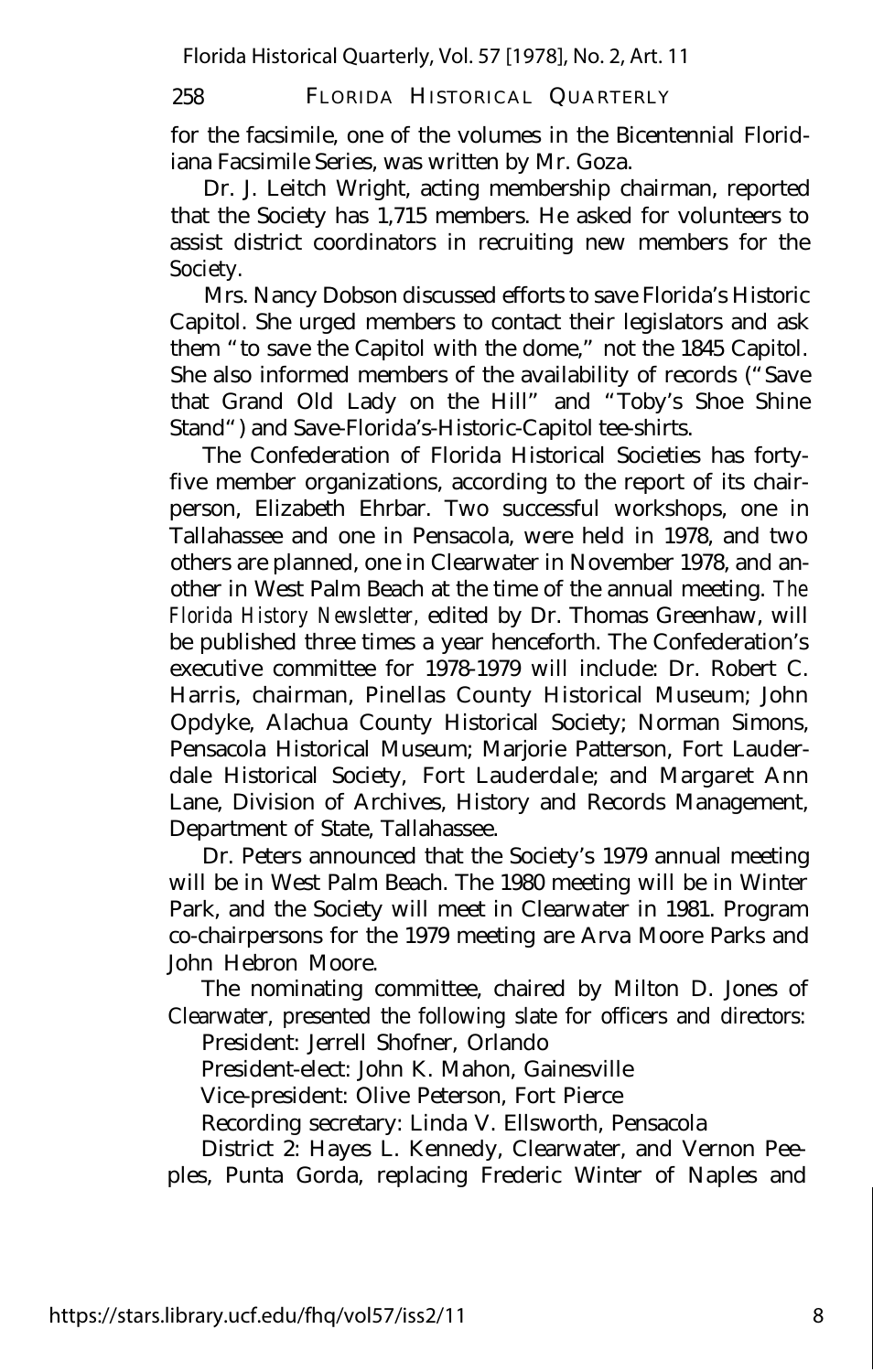Marian Godown of Fort Myers.

District 3: Wright Langley, Key West, replacing Arva Moore Parks, Coral Gables.

District 4: Thomas Mickler, Chuluota, replacing Harry Kersey, Boca Raton.

At-large: E. A. Hammond, Gainesville, replacing William S. Coker, Pensacola.

There were no nominations from the floor, and the slate was unanimously approved.

Mr. William Goza presented to the Society on behalf of Jose Fernandez of Colorado Springs, Colorado, and Pose Ignatio Prieto Vasquez, Royal Spanish Air Force, a replica of the flag used in 1778 by the Navarro Regiment when it participated in the Galvez expedition against West Florida.

Dr. Peters announced that the annual banquet will be held at 6:30 p.m,, Saturday, May 6, 1978, at the Pensacola Country Club. Mrs. Marjory Stoneman Douglas will speak on "My Sixty Years with Florida History."

William Goza, Chairman of the Resolutions Committee, presented the following:

BE IT RESOLVED, that special thanks be extended to Dr. Lucius Ellsworth of the University of West Florida and Dr. J. Leitch Wright, Jr., Florida State University, the program committee, and to the participants for a most interesting and diversified program;

BE IT FURTHER RESOLVED, that an expression of appreciation is extended to Elizabeth Ehrbar, executive chairperson, and the Executive Committee of the Confederation of Florida Historical Societies, Museums, and Agencies, their program committee, and the participants for an outstanding workshop session preceding the convention;

BE IT FURTHER RESOLVED, that the Society extends its grateful appreciation to the host committee, James W. Moody, Jr., chairperson, and Linda V. Ellsworth, co-chairperson; the sponsors, Historic Pensacola Preservation Board, Pensacola Historic Preservation Society, Gulf Islands National Seashore of the National Park Service, the University of West Florida, Barnett Bank of Pensacola, and Seville Square Settlers;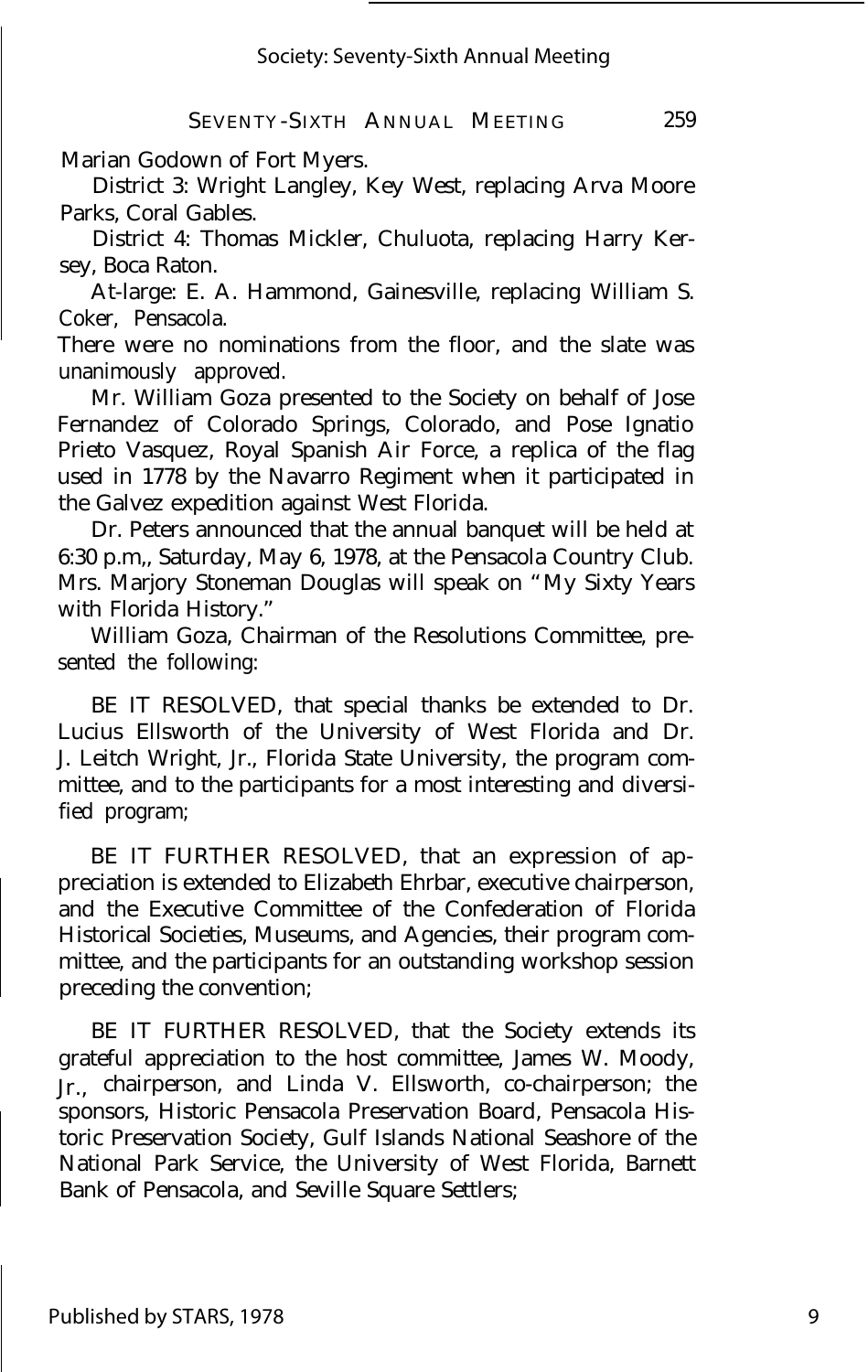260 FLORIDA HISTORICAL QUARTERLY

BE IT FURTHER RESOLVED, that the members of the Florida Historical Society express their sorrow and sense of loss in the deaths of those members who have died since the last annual meeting, including:

Mrs. Oliver L. Austin, Gainesville Richmond I. Barge, Winter Park Mrs. Nelson Boice, Miami Beach James T. Campbell, Orlando George W. Coleman, Palm Beach Herbert J. Drew, Live Oak Charles A. Gauld, Miami A. J. Hanna, Winter Park Mrs. Charles P. Kinery, Tampa Martin LaGodna, Tampa George A. McMillan, St. Petersburg George W. Simons, Jr., Jacksonville Ms. Louise K. Stewart, Orlando Miss Broome Stringfellow, Tampa Gaines R. Wilson, Miami

The resolutions were adopted as presented.

Mr. James Moody, local arrangements chairman, explained details about the afternoon tour of the Naval Aviation Museum and the fortifications. Dr. Peters and Mrs. Helen Ellerbe described the wild flower centerpiece arranged with magnolia, sweet bay, yucca, saracenea, and other flowers which were noted by William Bartram, the colonial naturalist, in his *Travels.*

The meeting was adjourned at 2:15 p.m.

Respectfully submitted, Linda V. Ellsworth Recording Secretary

#### GIFTS TO THE SOCIETY

Donations were made to the Father Jerome Book Fund by Louise Dahr Wark, William Patrick Vogtle, Marian Godown, and Mrs. John DuBois. The Wentworth Foundation, Inc. made a substantial contribution to the support of the *Florida Historical Quarterly.*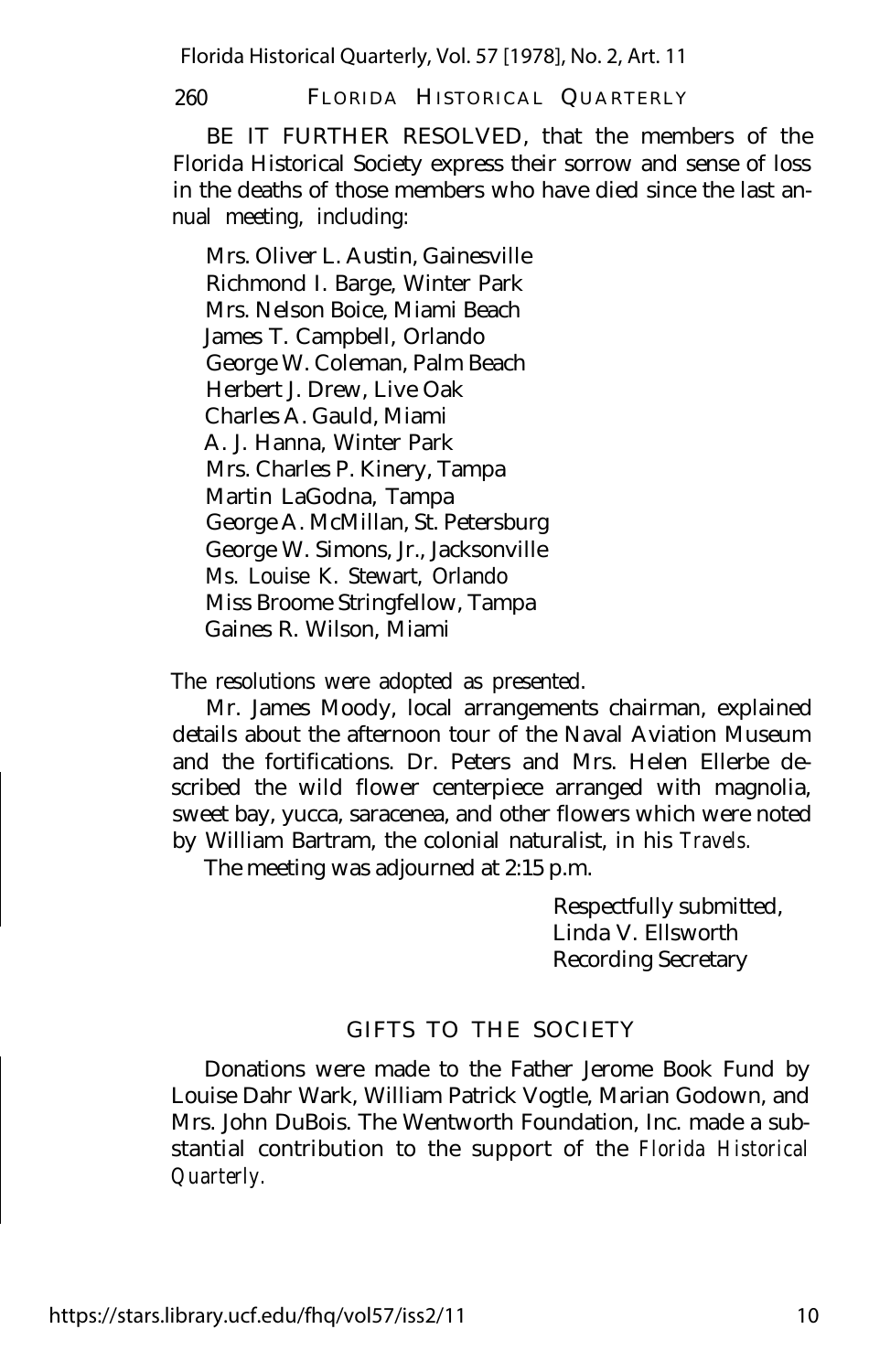#### SEVENTY-SIXTH ANNUAL MEETING 261

Books, broadsides, manuscripts, photographs, postcards, and annotations of the Florida Territorial Papers were received from Dr. Frederick Eberson, Eula Mae Smith, J. B. Dobkin, Marian Godown, Mrs. Q. G. Bruton, David E. Bailey, Glenn Dill, Lewis Bunker Rohrbaugh, Milton Jones, Ralph Potter, Donald Kemmerer, Moral Re-Armament Inc., Lillian Wilson, Dr. Harold Myer, Fort Lauderdale Historical Society, McHenry County (Illinois) Historical Society, National Archives, University Presses of Florida, Florida Bicentennial Commission, and Waukesha County (Wisconsin) Museum. Storage boxes for the annotations were donated by Jean Stephens.

#### NEW MEMBERS

#### 1977-1978

Daniel G. Alderman, Belleair Bluffs Claude W. Allred, Jacksonville Phil Ashler, Tallahassee Tim Baer, West Palm Beach Mr. and Mrs. Edward S. Barclay, Largo Mrs. Richmond Barge, Winter Park Manuel E. Benitez, Ormond Beach Mr. and Mrs. William F. Betts, Cedar Key W. P. Bivins, Maitland Alvin Bobroff, Gainesville \*\* J. William Bonaccorse, Ocala Janice Bowersox, Fort Lauderdale Fred Bozard, St. Augustine Mrs. James M. Brown, Coral Gables Jan M. Brown, Fort Myers Mrs. Linus Brown, Nokomis Ronald James Buchanan, York, Pa. Mr. and Mrs. Ellis Bullock, Sr., Pensacola John C. Camp, Jasper Floyd A. Cardell, Jacksonville Bruce L. Carpenter, Hawthorne Ralph E. Carr, Sebring Ricks Carson, Decatur Mrs. M. H. E. Casey, Miami Daniel G. Cassidy, Jacksonville Richard E. Castor, Lake Worth Frank M. Cellon, Alachua R. W. Cellon, Gainesville James F. Chesnutt, Orlando \* Mr. and Mrs. Deryck M. Clark, Jr., Miami U. S. Cleveland, Punta Gorda Mrs. James M. Coe, Pensacola Mrs. Jack L. Cogan, Okron, Oh. Michael R. Collard, Boulder, Co. Albert P. Connelly, Jr., Orlando Doyle Conner, Tallahassee Mr. and Mrs. Robert L. Constand, Dunedin Theodore J. Conway, St. Petersburg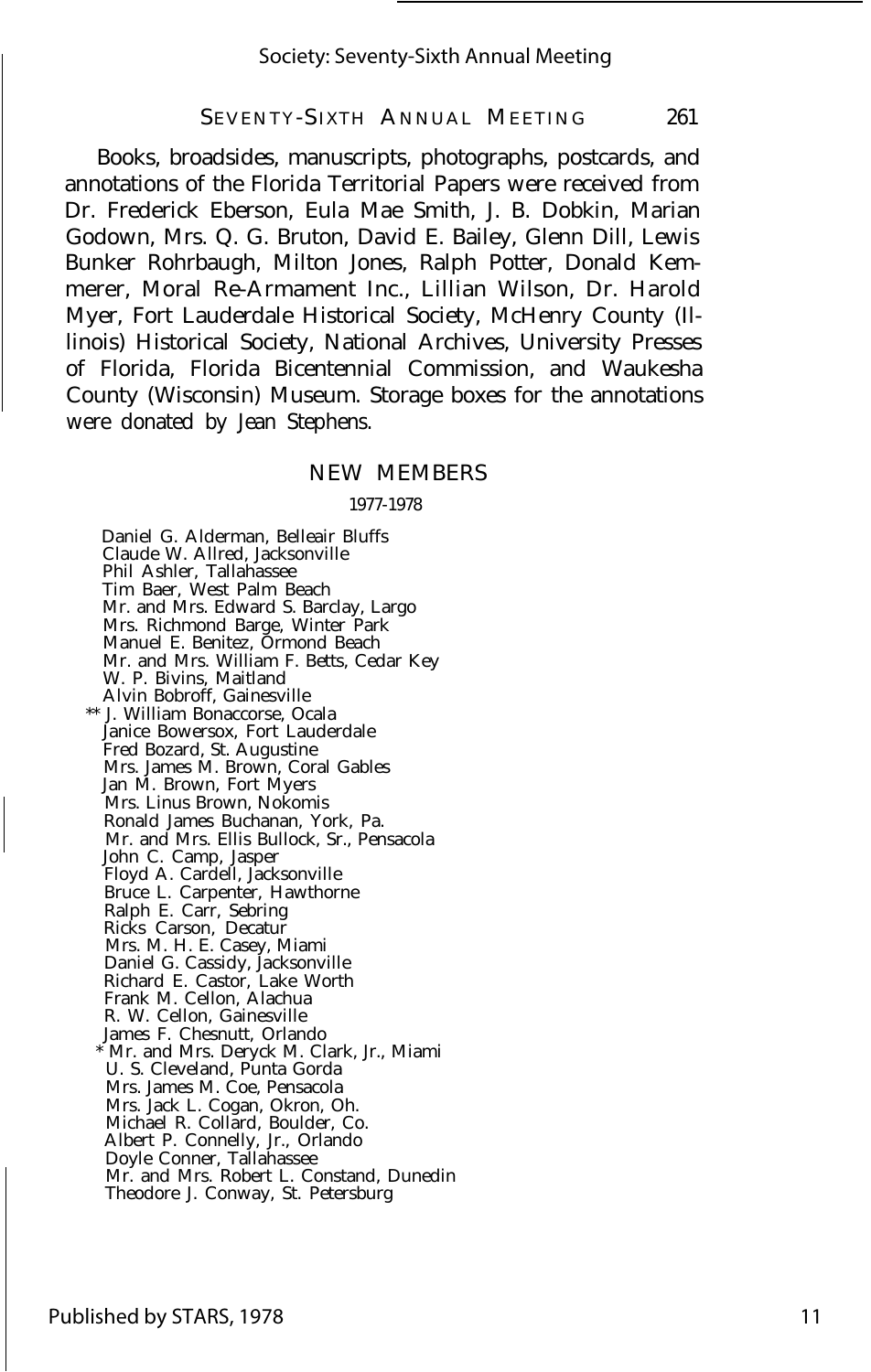R. T. Cullar, Tallahassee Dr. Light T. Cummins, Tifton, Ga. Doris A. Davis, Sarasota Mrs. George Deen, Coral Gables George A. Dietz, Sarasota Lawrence Dimmitt III, Clearwater Henry Dobyns, Gainesville Leonard R. Dubin, Los Angeles, Ca. \*\*\*\* Roselawn Farms, John G. DuPuis, Jr., Miami Polly Anne Earl, Palm Beach Alice M. English, Alva Phyllis A. Farina, Tequesta Robert F. Finley, Orlando Col. Robert G. Fleet, USA Ret., Santa Rosa Beach Letty Flewellen, Monticello Mrs. Warrene Gaspard, Niceville Joseph L. Geiger, Gainesville Rev. Lee Graham, Jr., Tallahassee Tierney de Guzman, Palm Beach Ralph V. Hadley, Winter Park Chancellor I. Hannon, Haines City Gregory J. Harris, Fort Lauderdale Isabella H. Hawkins, St. Augustine Mr. and Mrs. George A. Herbert, Altamonte Springs Dr. Sharon Lee Hiett, Orlando Dr. Ronald Higel, Venice Daniel L. Hightower, Ocala Nancy Hoffman, Miami Ethel Holt, Miami Edward Hotaling, Maitland R. S. Ingwersen, Palm Bay Fred M. Johns, Ormond Beach Guy Johnson, Tampa Joseph B. and Elizabeth A. Jones, Tampa Mr. and Mrs. Robert Jackson Karow, Arlington, Va. James Keel, Ft. Lauderdale Carla M. Kemp, Tallahassee Edward P. King, Dayton, Oh. Dr. Robert E. King, Bradenton Robert E. Langford, Winter Park Cindy Lapp, Riviera Beach Dr. Harry G. Lee, Jacksonville Norma C. Lehman, Birmingham, Al. Dennis R. Lindeman, Tampa Charles Lykes, Jr., Okeechobee Mary P. Lynch, Land O'Lakes James MacBeth, Tallahassee James C. McKay, New Port Richey Jean McMillan, St. Petersburg Mary O. McRory, Tallahassee Mrs. Dewey Vick Mathews, Oakland Dr. and Mrs. Robert Mead, Pensacola Carmen Mesa, St. Augustine Stephen A. Michelini, Tampa Marilyn Mlazovsky, Miami Beach Herman Monroe, Lake Wales Dr. Gary Mormino, Temple Terrace Sylvia Mull, Tampa Larry Murphy, Tallahassee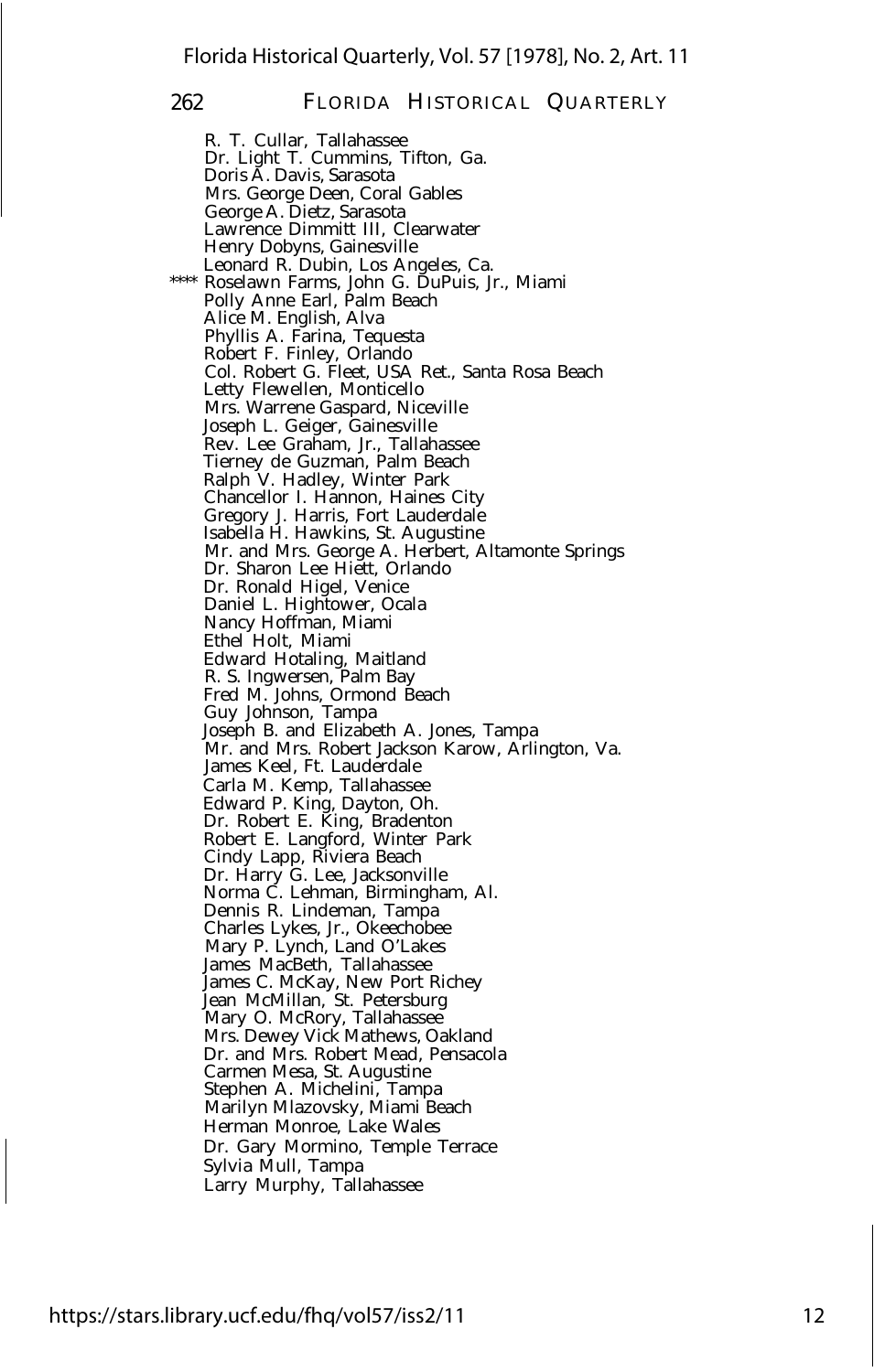263

SEVENTY -SIXTH ANNUAL MEETING

Mr. and Mrs. C. Harrison Newman, Delray Beach L. Scott Nidy, Winter Park Ralph M. Nygard, Lantana Mr. and Mrs. Dean Odom, Miami Lowell O'Hara, Gainesville Howard Paris, Sebastian Mrs. A. L. Patterson, Ft. Lauderdale Charles E. Pattillo, Jacksonville Henry Lee Paul, Tampa Brian Peterson, Miami Julian M. Pleasants, Gainesville Hugh O. Potter, Sarasota Lynn C. Puleo, Gainesville Juanita G. Ragan, Bradenton Philip M. Reed, Winter Park Kenneth Rex, Fall River, Ma. Daniel J. J. Ross, Gainesville Mr. and Mrs. Hubert E. Rother, St. Louis, Mo. Marjorie D. Russell, Jacksonville Barbara Sakuma, Gerton, NC Col. and Mrs. H. M. Sally, Tarpon Springs Michael L. Sanders, Largo Gordon Sayers, Pierson David Schumaker, West Palm Beach Martha Condray Searcy, New Orleans, La. Mr. and Mrs. Arthur Selbee, Crescent Beach D. V. Shaw, Sebring Dr. Shearlock and Dr. Mead, Pensacola Winifred B. Shepard, Tampa D. M. Shofner, Carrollton, Tx. Mrs. George W. Simons, Jr., Jacksonville Michael Slicker, St. Petersburg C. Alexander C. Smith, Greenville Catherine F. Smith, Crystal River \* Janice L. Smith, East Palatka Michael A. Smith, Clearwater Sybella Snyder, Lake Worth \* Jean B. Stephens, Center Berlin, NY Gerhard Sterling, Palos Heights, Il. K. M. Stewart, Gainesville Clyde E. Story, Kissimmee \* Bruce Strayhorn, Ft. Myers Jack W. Strickland, St. Cloud \*\*\* W. Frank Suddeth, St. Augustine James and Thelma Sunderman, Palm Harbor Ronald A. Sweetapple, Miami Springs R. J. Taylor, Sr., Bradenton Terry G. Townsend, Lantana Thomas E. Townsend, Dunnellon Ralph D. Turlington, Tallahassee Davis Upchurch, Macon, Ga. Tracy Upchurch, Tallahassee Phillip W. Ware, Tallahassee Jay and Mrs. Dahr Wark, New Smyrna Beach Joe Warner, Bradenton Judge Edward P. Westberry, Jacksonville Frank Whitaker, Orlando F. E. Williams III, St. Augustine John Woods, West Palm Beach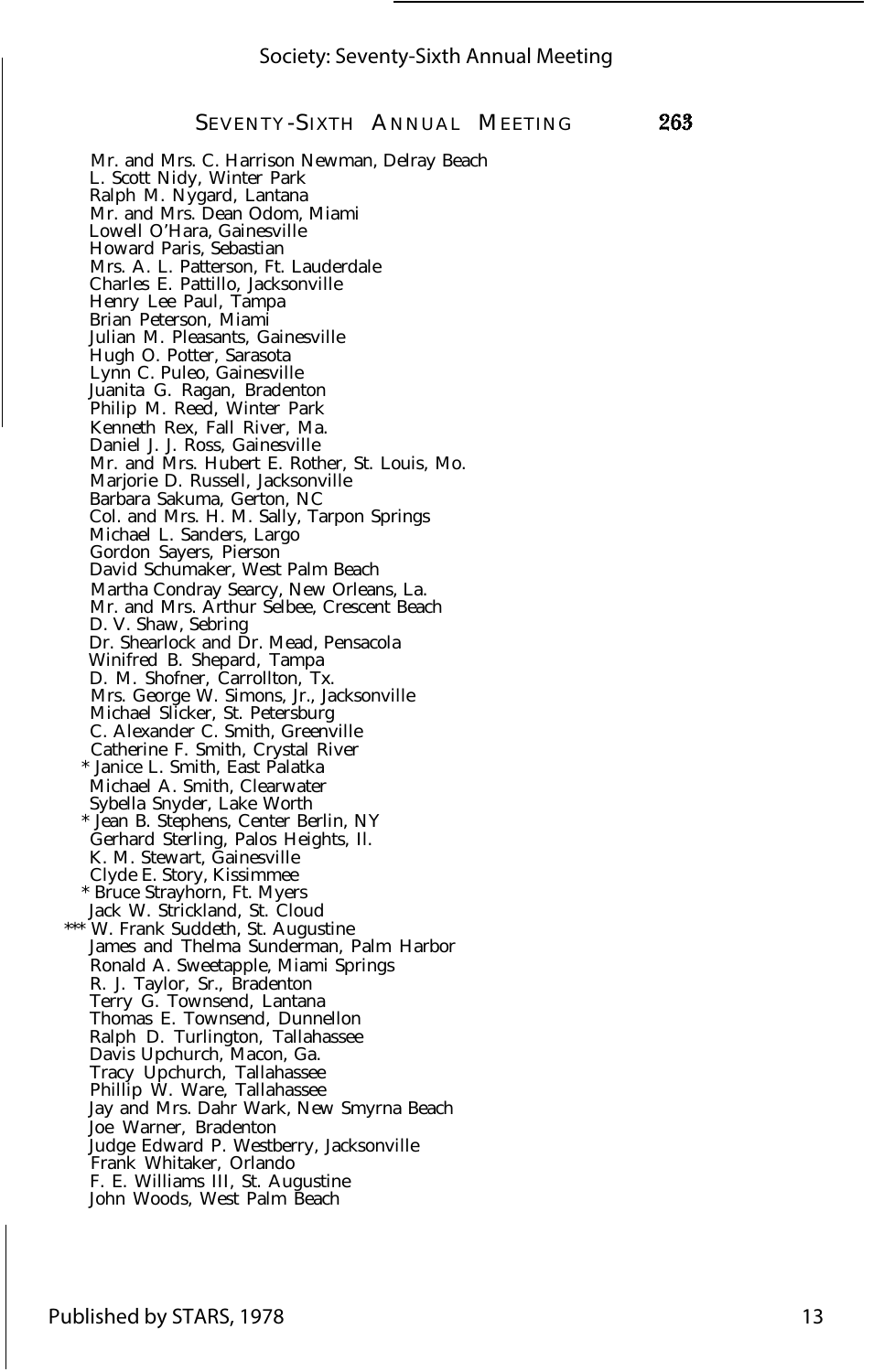Cynthia Woolery, Palm Beach Shores Dr. Ione S. Wright, Miami Shores Mark Yanez, Tampa

Alva Museum, Fort Myers Archives and Minutes Division, Fort Lauderdale Calusa Valley Historical Society, Clewiston Collier County Historical Museum, Naples Gadsden County Historical Commission, Quincy Historical Archives and Research, Sarasota Tarpon Springs Area Historical Society, Tarpon Springs Boynton Beach City Library, Boynton Beach Buchholz High School, Gainesville Discovery Center, Fort Lauderdale Fort Myers Beach Public Library, Fort Myers Fort Myers Public Library, Fort Myers Howard Middle School, Monticello Key Largo Branch Library, Key Largo Miami Central High School, Miami Trenton High School Library, Trenton U. S. Forest Service, Tallahassee University of Tsukuba Library, Japan

\*Fellow \*\*Contributing \*\*\*Life \*\*\*\*Institutional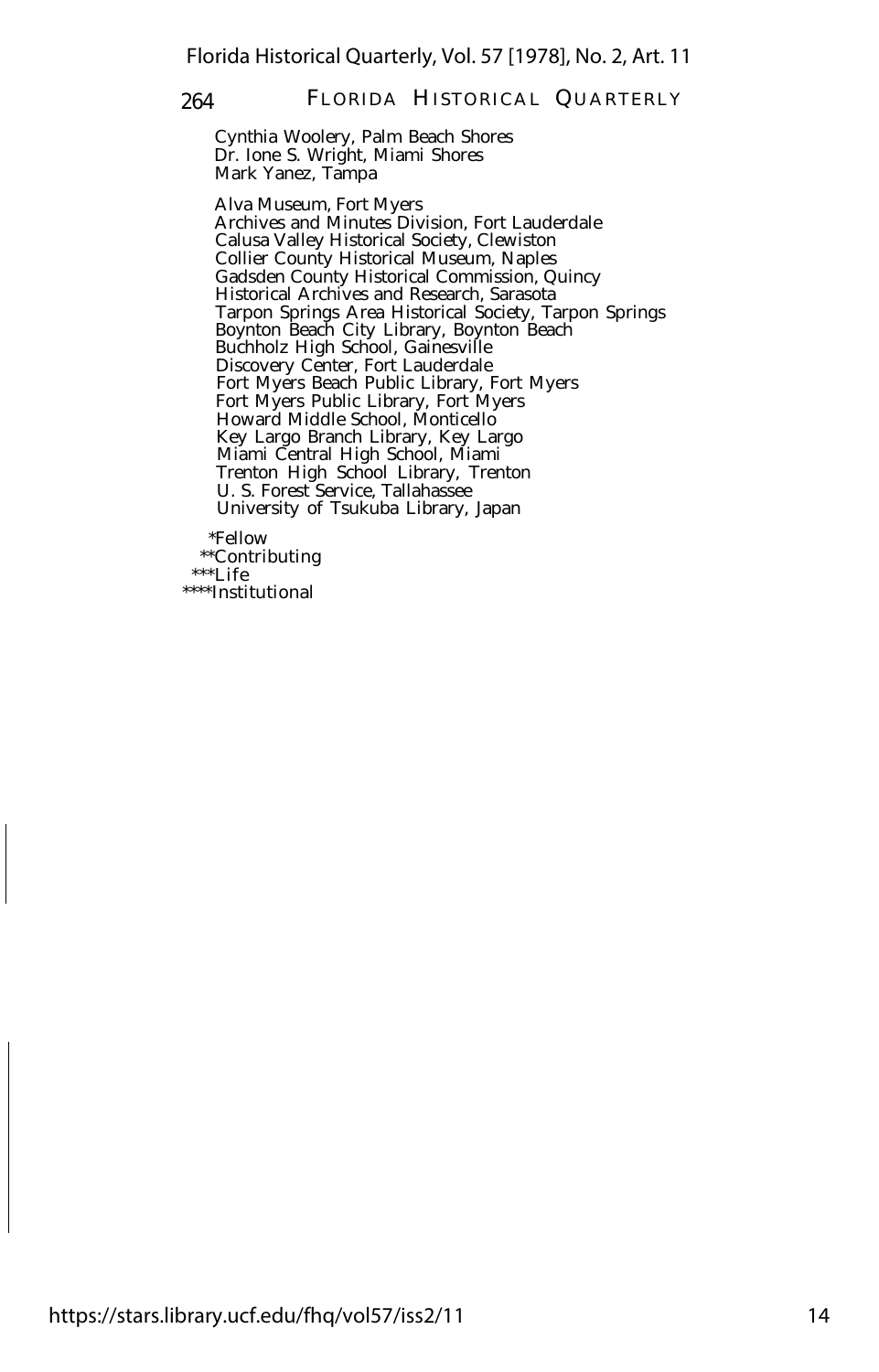#### SEVENTY-SIXTH ANNUAL MEETING 265

#### TREASURER'S REPORT

#### April 1, 1977-March 31, 1978

|                                             |              |                    | \$60,414.71 |
|---------------------------------------------|--------------|--------------------|-------------|
| <b>Current Assets:</b>                      |              |                    |             |
| University State Bank (Tampa)               |              |                    |             |
| checking                                    |              |                    |             |
| University of South Florida                 |              |                    |             |
|                                             | 454.14       |                    |             |
| First Federal Savings & Loan Assn.          |              |                    |             |
|                                             | 17,124.34    |                    |             |
| Guaranty Federal Savings & Loan             |              |                    |             |
| Assn. (Gainesville)                         | 3,173.22     |                    |             |
| Tampa Federal Savings & Loan Assn.          | 4.056.96     |                    |             |
| University State Bank (Tampa)               | 2,297.96     |                    |             |
| Freedom Federal Savings & Loan              |              |                    |             |
|                                             | 8,458.24     |                    |             |
| Guaranty Federal Savings & Loan             |              |                    |             |
|                                             | 19,876.95    |                    |             |
| Pennzoil United (thirty shares)             | 200.00       |                    |             |
| Middle South Utilities (six shares)         |              | 126.00 \$60,414.71 |             |
| Receipts:                                   |              |                    |             |
| Memberships:                                |              |                    |             |
|                                             | \$10,560.00  |                    |             |
|                                             | 1,040.00     |                    |             |
| Historical Societies                        | 535.00       |                    |             |
|                                             | 550.00       |                    |             |
|                                             | 350.00       |                    |             |
|                                             | 3,780.50     |                    |             |
| Institutional                               |              | 100.00 \$16,915.50 |             |
| Contributions:                              |              |                    |             |
| Wentworth Foundation, Inc.  \$1,000.00      |              |                    |             |
| Jerome Book Fund                            |              | 66.00 \$ 1,066.00  |             |
| Other Receipts:                             |              |                    |             |
|                                             | \$4,523.74   |                    |             |
|                                             | 39.08        |                    |             |
|                                             | 127.36       |                    |             |
|                                             | 2,801.70     |                    |             |
| Interest:                                   |              |                    |             |
|                                             | 825.32<br>S. |                    |             |
| Guaranty Federal                            | 162.45       |                    |             |
|                                             | 205.30       |                    |             |
|                                             | 432.57       |                    |             |
|                                             | 112.82       |                    |             |
| Jerome Book Fund Expense Account            |              |                    |             |
|                                             | 4.40         |                    |             |
| Transfer of funds to checking:              |              |                    |             |
| Thompson Memorial Fund (Award)  \$ 100.00   |              |                    |             |
| Father Jerome Book Fund  202.73 \$ 9,537.47 |              |                    |             |
| Julian C. Yonge Publication Fund:           |              |                    |             |
|                                             |              |                    |             |
|                                             |              |                    |             |
|                                             |              |                    |             |
|                                             |              | 8.37 \$ 1,093.73   |             |
| Disbursements:                              |              |                    |             |
| Florida Historical Quarterly                |              |                    |             |
|                                             |              |                    |             |
|                                             |              |                    |             |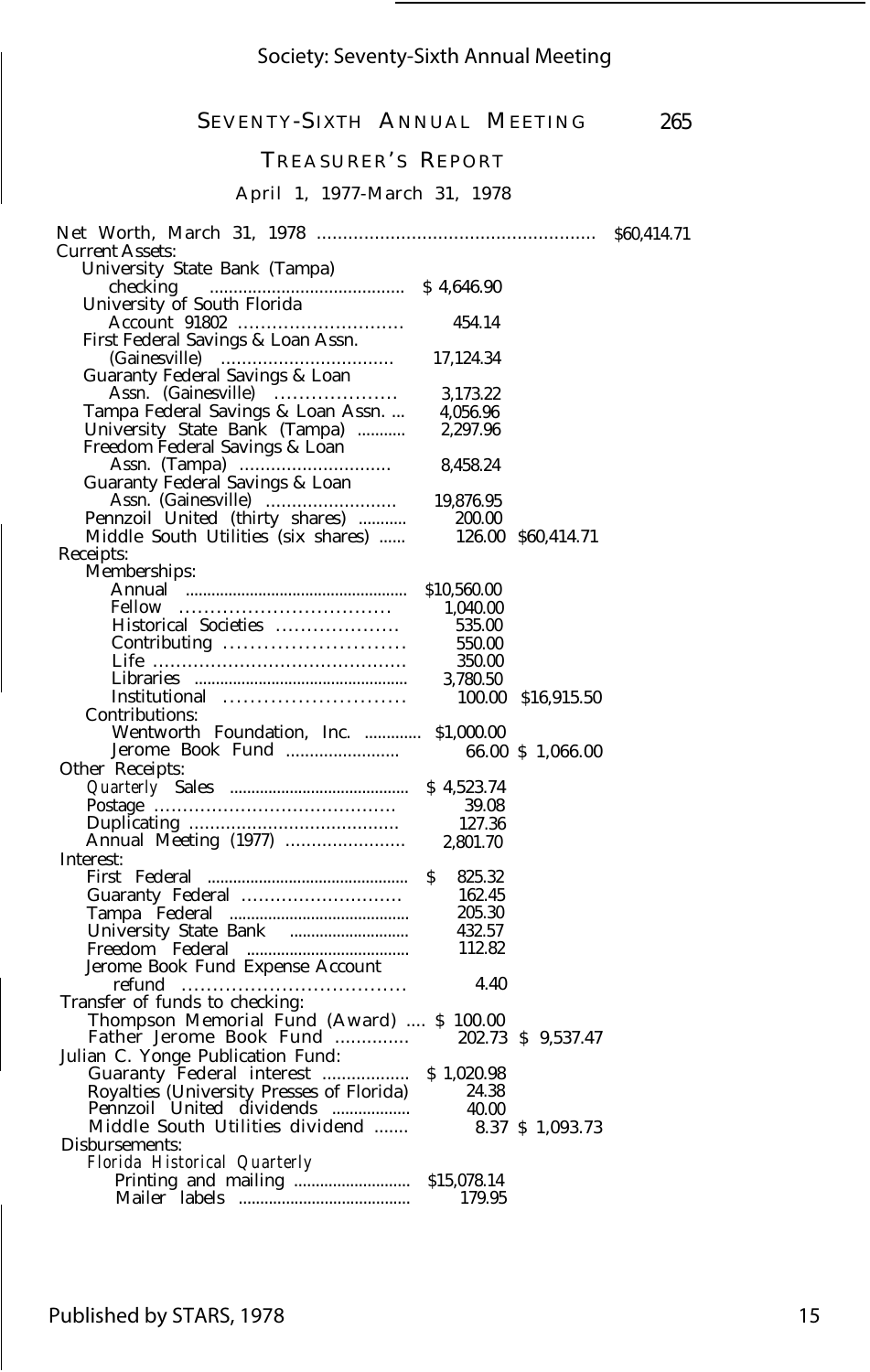| Copyrights                                              | 44.00    |                    |  |
|---------------------------------------------------------|----------|--------------------|--|
| University of Florida Teaching                          |          |                    |  |
| Resources Center (photographs)                          | 42.37    |                    |  |
|                                                         | 1,000.00 |                    |  |
| Stationary and envelopes                                | 20.59    |                    |  |
| P.O. Box rent, Gainesville                              | 16.00    | \$16,381.05        |  |
| Annual Convention:                                      |          |                    |  |
| Program, Tickets, and refund  \$ 218.40                 |          |                    |  |
|                                                         | 1,803.76 |                    |  |
|                                                         | 44.43    |                    |  |
|                                                         | 585.00   |                    |  |
| Executive Secretary expense                             | 110.01   |                    |  |
|                                                         | 195.00   |                    |  |
| Speaker's expenses<br>Arthur W. Thompson Memorial Prize | 100.00   |                    |  |
| Rembert W. Patrick Memorial Award                       |          | 100.00 \$ 3,156.60 |  |
| Other Expenses:                                         |          |                    |  |
| Duplicating                                             | \$146.63 |                    |  |
|                                                         | 974.98   |                    |  |
| Florida History Newsletter                              | 877.16   |                    |  |
| President's expense account                             | 59.64    |                    |  |
| Executive Secretary office expenses                     | 717.82   |                    |  |
| Father Jerome Book expenses                             | 421.10   |                    |  |
|                                                         | 441.55   |                    |  |
| Corporate tax                                           | 10.00    |                    |  |
| Bookbinding expenses                                    | 414.75   |                    |  |
| C.P.A. (income tax preparation)                         | 45.00    |                    |  |
| Transfer to Father Jerome Book Fund                     |          |                    |  |
| expense account                                         |          | 202.73 \$ 4,311.36 |  |
|                                                         |          |                    |  |

Balance, March 31, 1978

\$23,849.01

\$60,414.61